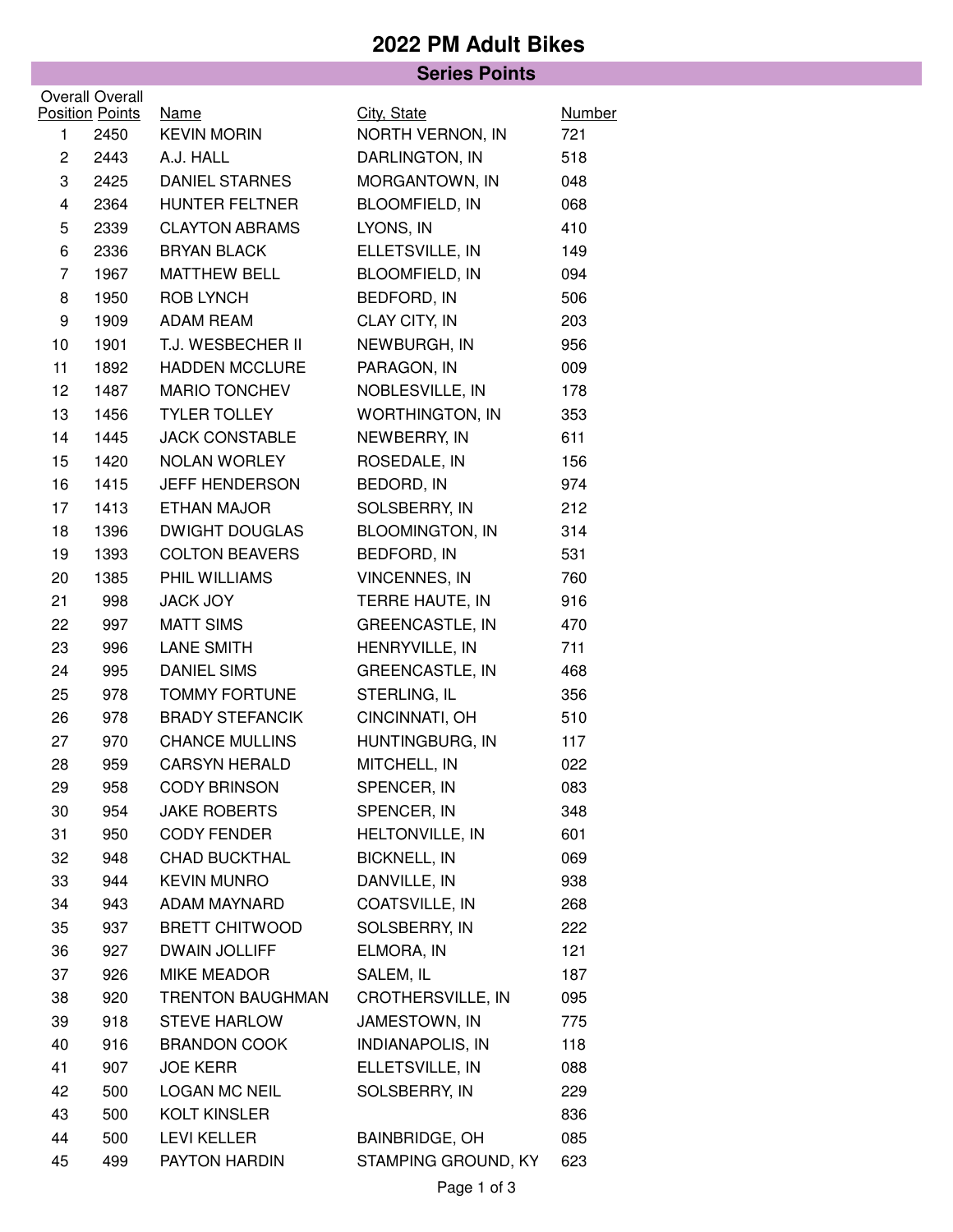## **2022 PM Adult Bikes**

|                        |     | <b>Series Points</b>            |                                      |                      |  |  |  |
|------------------------|-----|---------------------------------|--------------------------------------|----------------------|--|--|--|
| Overall Overall        |     |                                 |                                      |                      |  |  |  |
| <b>Position Points</b> |     | <b>Name</b><br><b>LEVI WARD</b> | City, State                          | <b>Number</b><br>111 |  |  |  |
| 46                     | 498 |                                 | BRAZIL, IN<br><b>WRIGHT CITY, MO</b> |                      |  |  |  |
| 47                     | 497 | <b>CAMERON MATTESON</b>         |                                      | 614                  |  |  |  |
| 48                     | 497 | <b>KYLAN PITMAN</b>             | BEDFORD, IN                          | 024                  |  |  |  |
| 49                     | 496 | <b>COLE GRUBB</b>               | <b>BLOOMINGTON, IN</b>               | 282                  |  |  |  |
| 50                     | 496 | <b>JARED POLLEY</b>             | <b>BLOOMINGTON, IN</b>               | 351                  |  |  |  |
| 51                     | 495 | <b>KENTON COLEMAN</b>           | MUNCIE, IN                           | 736                  |  |  |  |
| 52                     | 495 | <b>GAGE WATKINS</b>             | ELLETTESVILLE, IN                    | 930                  |  |  |  |
| 53                     | 495 | <b>JORDAN EMMONS</b>            | CARLSVILLE, IN                       | 120                  |  |  |  |
| 54                     | 494 | <b>GARRETT MUNDY</b>            | <b>BLOOMINGTON, IN</b>               | 256                  |  |  |  |
| 55                     | 493 | <b>LEVI BOWMAN</b>              | CRAWFORDSVILLE, IN                   | 921                  |  |  |  |
| 56                     | 492 | <b>AUSTIN WILLIAMS</b>          | TRAFLGAR, IN                         | 361                  |  |  |  |
| 57                     | 492 | <b>JEREMY PITMAN</b>            | BEDFORD, IN                          | 217                  |  |  |  |
| 58                     | 491 | <b>SAM SHAVER</b>               | CRAWFORDSVILLE, IN                   | 172                  |  |  |  |
| 59                     | 491 | <b>JACOB TAYLOR</b>             | ROSSVILLE, IN                        | 334                  |  |  |  |
| 60                     | 490 | NATHAN CLENDENEN                | DELPHI, IN                           | 838                  |  |  |  |
| 61                     | 490 | <b>AARON SORGIUS</b>            | <b>BROWNSBURG, IN</b>                | 221                  |  |  |  |
| 62                     | 489 | <b>BLAKE RINSCH</b>             | FLATROCK, IL                         | 324                  |  |  |  |
| 63                     | 488 | <b>ALEX NOEL</b>                | NEWTON, NJ                           | 478                  |  |  |  |
| 64                     | 488 | <b>BEN JONES</b>                | LAWRENCEVILLE, IL                    | 312                  |  |  |  |
| 65                     | 488 | PEYTON WILDS                    | NORTH VERNON, IN                     | 697                  |  |  |  |
| 66                     | 488 | <b>CORBIN MENNEN</b>            |                                      | 995                  |  |  |  |
| 67                     | 487 | <b>JADYN MOTSINGER</b>          | NORTH VERNOM, IN                     | 155                  |  |  |  |
| 68                     | 487 | <b>BRIAN ROBEY</b>              | NEEDHAM, IN                          | 920                  |  |  |  |
| 69                     | 486 | <b>AUSTIN SPINKS</b>            | ROCKPORT, IN                         | 174                  |  |  |  |
| 70                     | 485 | <b>MARK MAINZ</b>               | EVANSVILLE, IN                       | 076                  |  |  |  |
| 71                     | 485 | NICHOLAS NIEMAN                 | DRYRIDGE, KY                         | 875                  |  |  |  |
| 72                     | 485 | <b>CHARLES BECKER</b>           | MOORESVILLE, IN                      | 153                  |  |  |  |
| 73                     | 484 | <b>JOSH KEYS</b>                | SCOTTSBURG, IN                       | 989                  |  |  |  |
| 74                     | 484 | <b>MIKE KOCH</b>                | <b>GOSHEN, IN</b>                    | 520                  |  |  |  |
| 75                     | 484 | <b>CHRIS ANGELL</b>             | LINTON, IN                           | 519                  |  |  |  |
| 76                     | 484 | <b>STEELE REEVES</b>            | CARTHAGE, IN                         | 075                  |  |  |  |
| 77                     | 483 | DAROLD JOHNSON                  | GILLESPIE, IL                        | 795                  |  |  |  |
| 78                     | 482 | <b>DOUG MARTIN</b>              | LINTON, IN                           | 197                  |  |  |  |
| 79                     | 481 | DONNIE HELTERBRAND              | GOSPORT, IN                          | 397                  |  |  |  |
| 80                     | 480 | <b>THOMAS MCDANIEL</b>          | LEXINGTON, KY                        | 511                  |  |  |  |
| 81                     | 480 | LUCAS SOULE                     | MADISON, IN                          | 200                  |  |  |  |
| 82                     | 479 | <b>MARTIN LANTZ</b>             | MILFORD, IN                          | 602                  |  |  |  |
| 83                     | 478 | <b>JACK MARTIN</b>              | NOBLESVILLE, IN                      | 696                  |  |  |  |
| 84                     | 477 | <b>KEVIN MEADORS</b>            | WINSLOW, IN                          | 002                  |  |  |  |
| 85                     | 477 | <b>ALEX KYLE</b>                | <b>BRAZIL, IN</b>                    | 521                  |  |  |  |
| 86                     | 476 | NICHOLAS WIGGINTON              | GOSHEN, IN                           | 929                  |  |  |  |
| 87                     | 476 | <b>TODD MEADORS</b>             | OTWELL, IN                           | 003                  |  |  |  |
| 88                     | 475 | <b>LUKE BRINKERHOFF</b>         | LADOGA, IN                           | 898                  |  |  |  |
| 89                     | 475 | <b>BRANTLEY FORD</b>            | CRAWFORDSVILLE, IN                   | 015                  |  |  |  |
| 90                     | 474 | <b>JOSH ALLEN</b>               | TENNYSON, IN                         | 019                  |  |  |  |